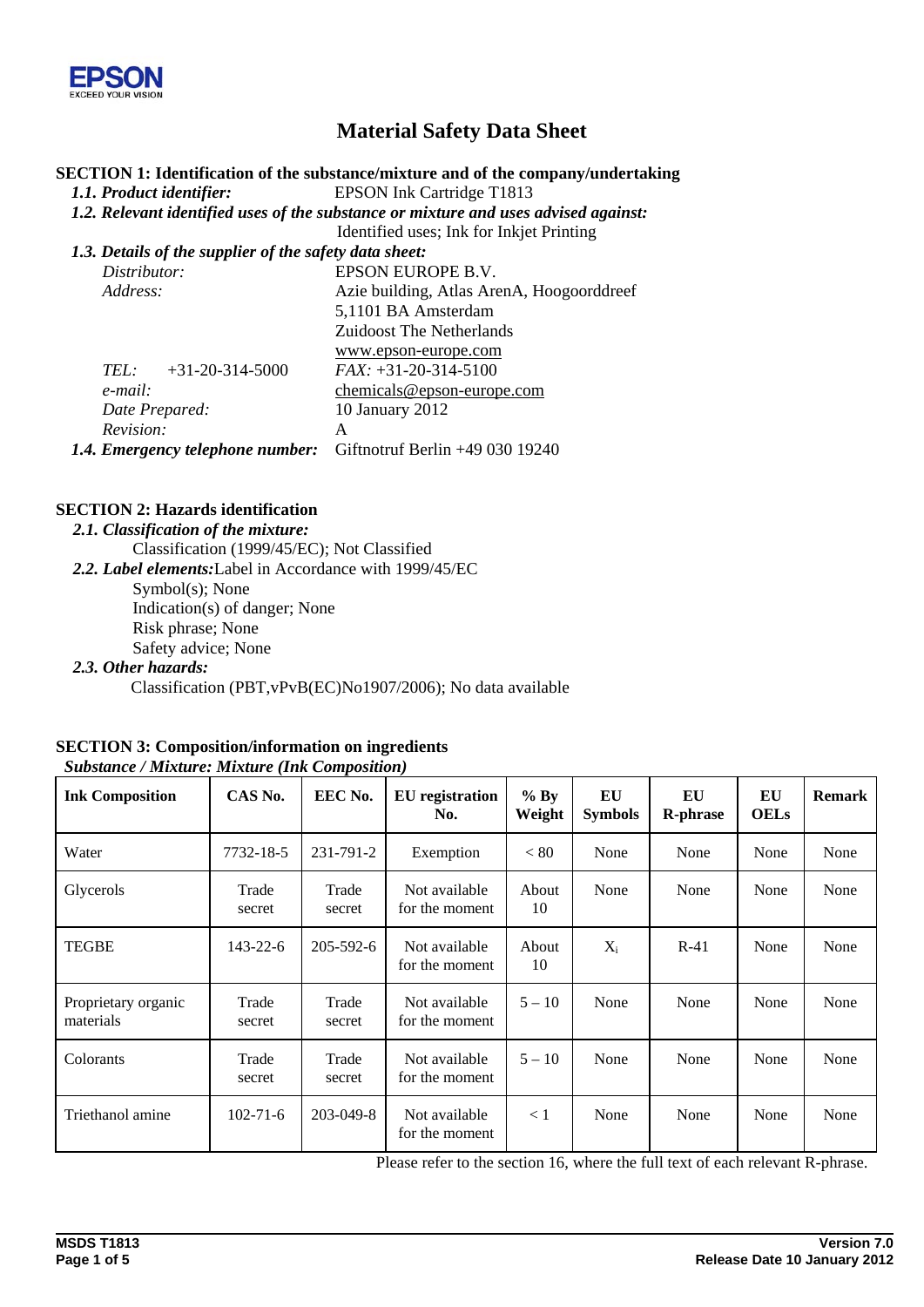

### **SECTION 4: First aid measures**

#### *4.1. Description of first aid measures*

*4.1.1. Eyes :* Immediately flush with room temperature, low pressure and clean water for at least 15 minutes*.*  Seek medical attention if eye irritation continues.

- *4.1.2. Skin :* Wash surface areas with soap and water. Wash soiled clothing before wearing again. Consult a physician if irritation continues.
- *4.1.3. Inhalation :* Remove subject to ventilated fresh air. If not breathing, give artificial respiration right away. If breathing is difficult, give oxygen. Seek immediate medical attention.
- *4.1.4. Ingestion :* Seek medical advice; and attention if stomach continues to be upset.

*4.2. Most important symptoms and effects, both acute and delayed:*

Skin:Ink contact with skin may cause irritation, swelling or redness.

*4.3. Indication of any immediate medical attention and special treatment needed:* Not necessary

### **SECTION 5: Fire-fighting measures**

- *5.1. Extinguishing Media* 
	- *5.1.1.Suitable extinguishing media:* Dry chemical , carbon dioxide or water.
- *5.1.2.Unsuitable extinguishing media:* None
- *5.2. Special hazards arising from the substance or mixture:* None
- *5.3. Advice for firefighters:* No special fire fighting procedures are required other than breathing apparatus.
	- No special explosion hazards are known.

### **SECTION 6: Accidental release measures**

#### *6.1. Personal precautions, protective equipment and emergency procedures*

- *6.1.1. For non-emergency personnel:* Eye or Skin protection required during clean-up. Use proper ventilation. *6.1.2. For emergency responders:* None
- *6.2. Environmental precautions:* Do not release to sewer, surface- or ground-water.

#### *6.3. Methods and material for containment and cleaning up*

- *6.3.1. Advice on how to contain a spill:* Use sponges to wipe-up ink.
- *6.3.2. Advice how to clean-up a spill:* Rinse area with damp cloth.Place waste in closed container for disposal. Wash hands with soap and water.
- *6.3.3. Any other information:* Do not dispose of waste to the sewer.

*6.4. Reference to other sections:* None

### **SECTION 7: Handling and storage**

### *7.1. Precautions for safe handling*

- *7.1.1. Recommendations:* Keep out of reach of children and do not drink ink. Do not dismantle cartridge.
- *7.1.2. Advice on general occupational hygiene:*
- Avoid contact with eyes or clothing. In the case of skin contact, wash with soap and water.
- *7.2. Conditions for safe storage, including any incompatibilities:*

Do not store the cartridge in high or freezing temperatures. Keep cartridge out of direct sunlight. Do not store cartridges with oxidizing agents or explosives. Make sure cartridge is dry before insertion into printer housing.

*7.3. Specific end use(s):* Not specified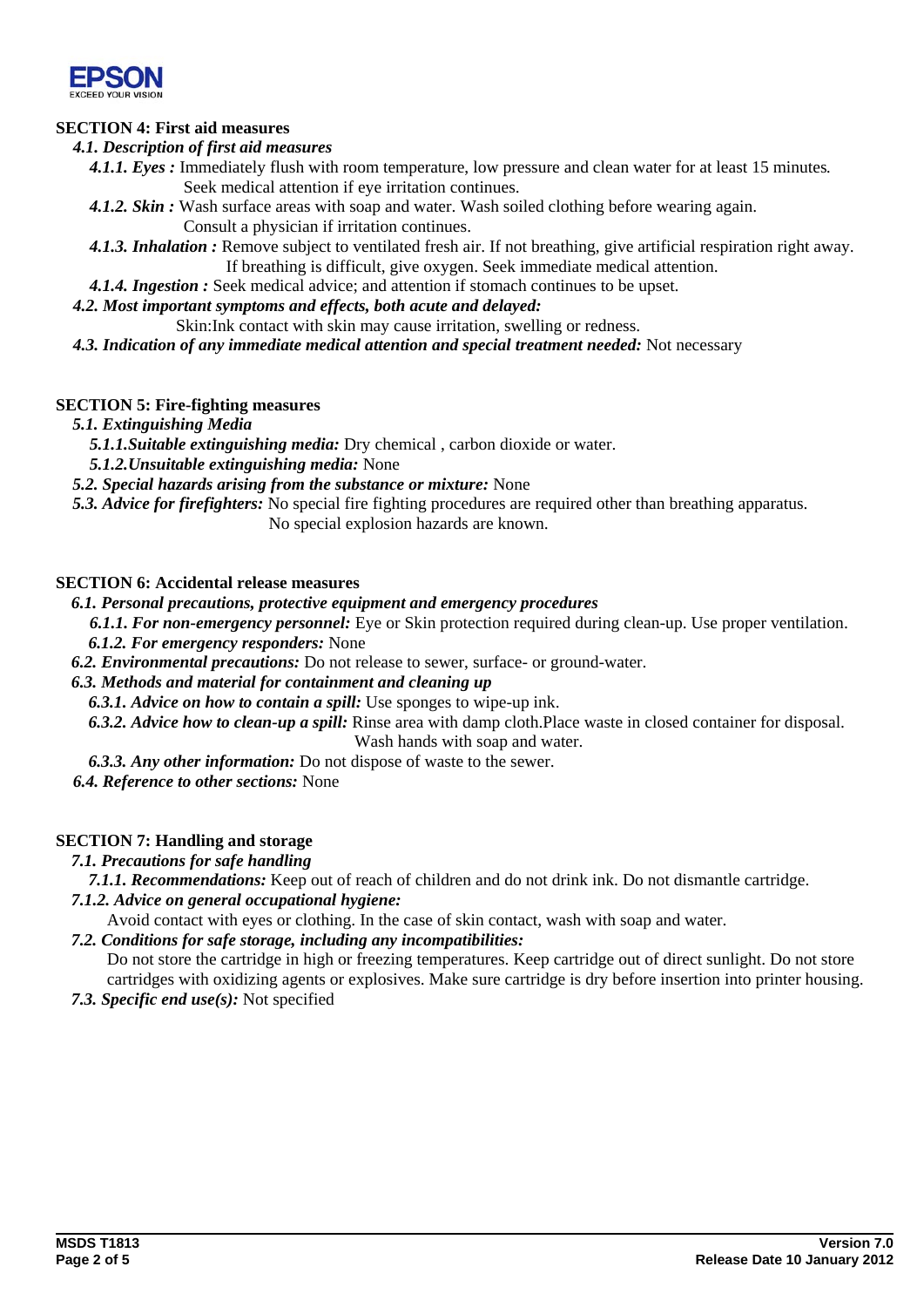

### **SECTION 8: Exposure controls/personal protection**

8.1. *Control parameters:* Not established

*8.2. Exposure Controls* 

*8.2.1. Appropriate engineering controls:* Proper ventilation, in prevention

*8.2.2. Individual protection measures, such as personal protective equipment* 

*8.2.2.1. Use of personal protective equipment:* 

Not required under suitable use as setting the cartridge on the printer.

*8.2.2.2. Detailed specification on equipment to provide adequate and suitable protection* 

*(a) eye/face protection:* Not required under suitable use as setting the cartridge on the printer. *(b) skin protection: hand protection & others:* 

Not required under suitable use as setting the cartridge on the printer.

*(c) respiratory protection:* Not required under suitable use as setting the cartridge on the printer. *(d) thermal hazards:* Not required under suitable use as setting the cartridge on the printer.

*8.2.3. Environmental exposure controls:* Not established

### **SECTION 9: Physical and chemical properties**

#### *9.1. Information on basic physical and chemical properties:*

| <i>Appearance:</i>                            | Magenta Liquid                                    |
|-----------------------------------------------|---------------------------------------------------|
| Odour:                                        | Slightly                                          |
| Odour threshold:                              | No data available                                 |
| $pH$ :                                        | $8.5 \pm 0.5$ at $20^{\circ}$ C                   |
| Melting point / freezing point:               | No data available                                 |
| Initial boiling point and boiling range:      | No data available                                 |
| Flash point:                                  | Not detected until 100°C (Closed cup, ASTM D3278) |
| <i>Evaporation rate:</i>                      | No data available                                 |
| Flammability (solid, gas):                    | Not applicable (liquid)                           |
| Upper/lower flammability or explosive limits: | No data available                                 |
| Vapor pressure:                               | No data available                                 |
| Vapor density:                                | No data available                                 |
| Relative density:                             | About 1.08 at $20^{\circ}$ C                      |
| Solubility(ies):                              | Complete                                          |
| Partition coefficient: n-octanol/water:       | No data available                                 |
| Auto-ignition temperature:                    | No data available                                 |
| Decomposition temperature:                    | No data available                                 |
| <i>Viscosity:</i>                             | Less than 5 mPa $\cdot$ s at 20 $\rm ^{\circ}C$   |
| <i>Explosive properties:</i>                  | None                                              |
| Oxidizing properties:                         | None                                              |
| 9.2. Other information:                       | None                                              |

#### **SECTION 10:Stability and reactivity**

| 10.1. Reactivity:                                | Stable under normal temperature |
|--------------------------------------------------|---------------------------------|
| 10.2. Chemical stability:                        | Stable under normal temperature |
| <b>10.3. Possibility of hazardous reactions:</b> | None                            |
| <b>10.4. Conditions to avoid:</b>                | High and freezing temperatures  |
| 10.5. Incompatible materials:                    | Oxidizers and explosives        |
| 10.6. Hazardous decomposition products:          | No data available               |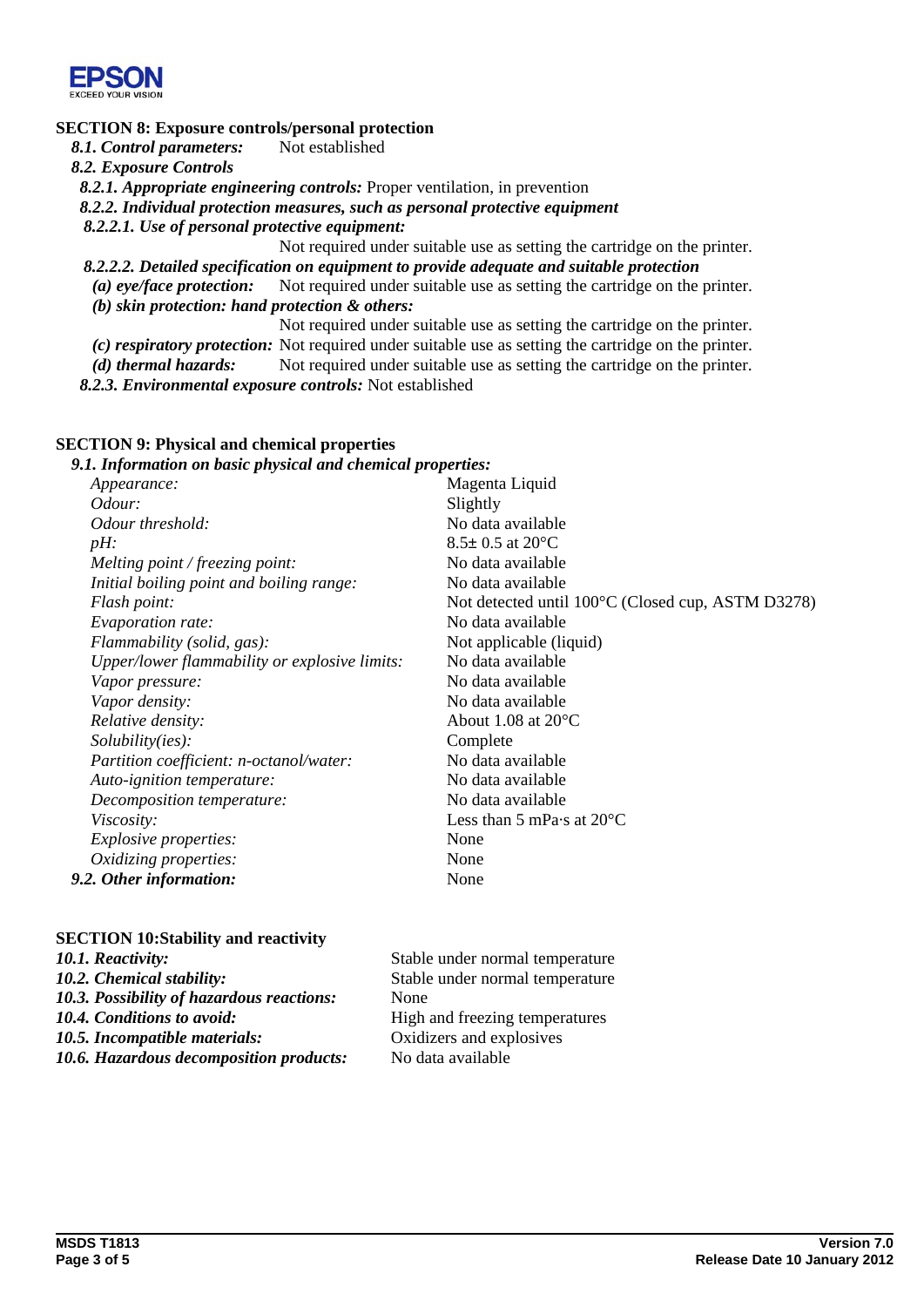

## **SECTION 11: Toxicological information**

| 11.1. Information on toxicological effects: |       |                                                                                                         |  |  |
|---------------------------------------------|-------|---------------------------------------------------------------------------------------------------------|--|--|
| Acute toxicity:                             |       | Oral $LD_{50}$ : Not meet the criteria for classification according to EU Directive 1999/45/EC          |  |  |
|                                             |       | Dermal LD <sub>50</sub> : Not meet the criteria for classification according to EU Directive 1999/45/EC |  |  |
|                                             |       | Inhalant $LC_{50}$ : No data available                                                                  |  |  |
| <i>Irritation</i>                           | Eve:  | Not meet the criteria for classification according to EU Directive 1999/45/EC                           |  |  |
|                                             | Skin: | Not meet the criteria for classification according to EU Directive 1999/45/EC                           |  |  |
| Corrosivity:                                |       | Not meet the criteria for classification according to EU Directive 1999/45/EC                           |  |  |
| <b>Sensitisation</b>                        | Skin: | Not meet the criteria for classification according to EU Directive 1999/45/EC                           |  |  |
|                                             |       | Inhalation: Not meet the criteria for classification according to EU Directive 1999/45/EC               |  |  |
| Carcinogenicity:                            |       | Not meet the criteria for classification according to EU Directive 1999/45/EC                           |  |  |
|                                             |       | Not contain any substances listed in IARC Monographs (1,2A and 2B)                                      |  |  |
| Mutagenicity:                               |       | Not meet the criteria for classification according to EU Directive 1999/45/EC                           |  |  |
| <i>Toxicity for reproduction:</i>           |       | Not meet the criteria for classification according to EU Directive 1999/45/EC                           |  |  |

### **SECTION 12:Ecological information**

| 12.1. Toxicity:                                                                       | No data available |  |  |  |
|---------------------------------------------------------------------------------------|-------------------|--|--|--|
| 12.2. Persistence and degradability: No data available                                |                   |  |  |  |
| 12.3. Bioaccumulative potential:                                                      | No data available |  |  |  |
| 12.4. Mobility in soil:                                                               | No data available |  |  |  |
| 12.5. Results of PBT and vPvB assessment: Has not carried out PBT and vPvB assessment |                   |  |  |  |
| 12.6. Other adverse effects:                                                          | No data available |  |  |  |

### **SECTION 13: Disposal considerations**

*13.1Waste treatment methods:* Disposal should be in accordance with federal, state, and local requirements.

#### **SECTION 14: Transport information**

| 14.1. UN number:                                          | Not applicable                                                                                 |
|-----------------------------------------------------------|------------------------------------------------------------------------------------------------|
| 14.2. UN proper shipping name:                            | Not applicable                                                                                 |
| 14.3. Transport hazard class(es):                         | Not applicable                                                                                 |
| 14.4. Packing group:                                      | Not applicable                                                                                 |
| 14.5. Environmental hazards:                              | Not applicable                                                                                 |
| <b>14.6. Special precautions for user:</b> Not applicable |                                                                                                |
|                                                           | 14.7. Transport in bulk according to Annex II of MARPOL 73/78 and the IBC Code: Not applicable |